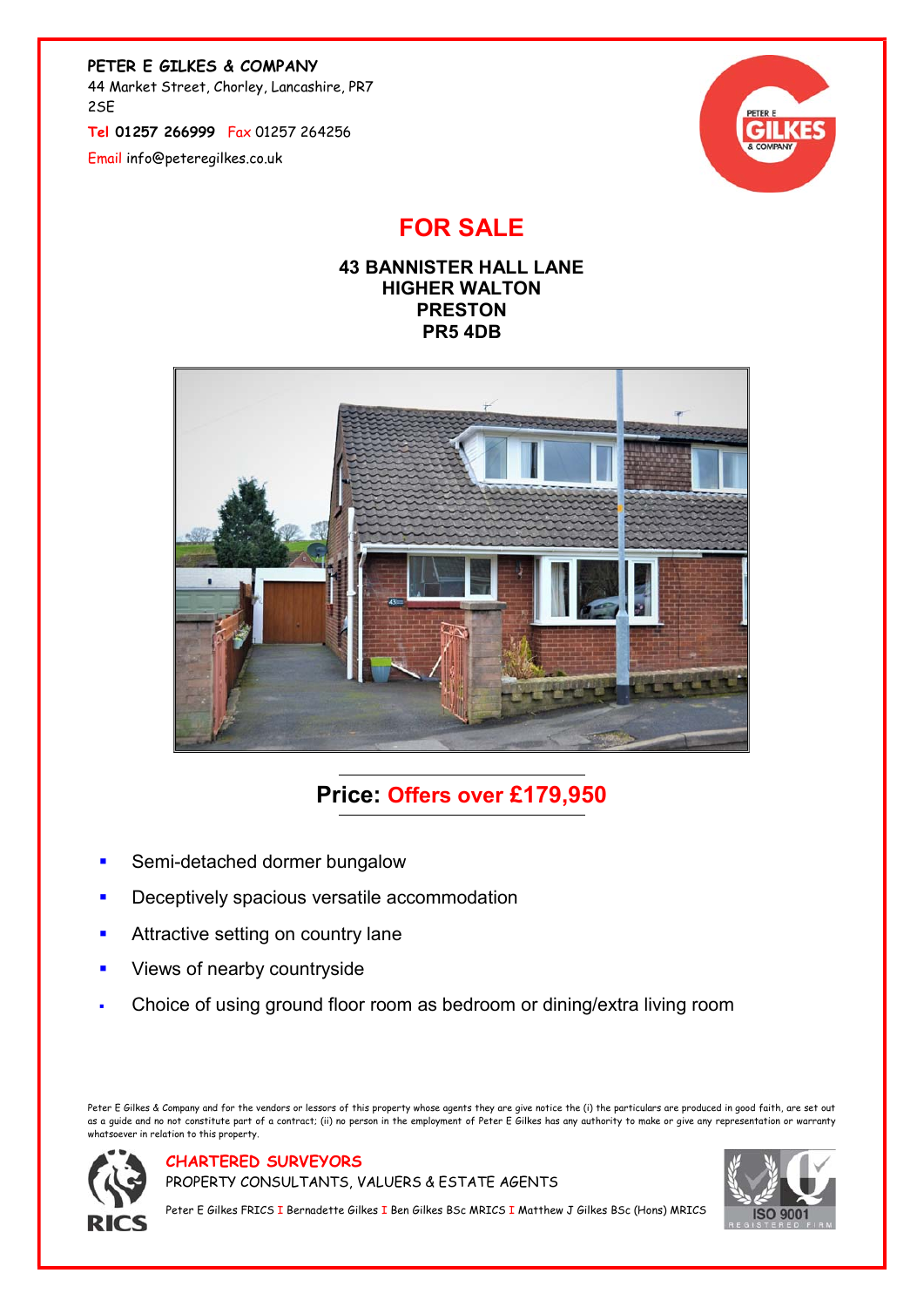**Description:** Enjoying a pleasant and quiet position close to the end of a country lane that leads into the surrounding open rolling countryside, washed over as greenbelt, semi-detached dormer bungalow providing deceptively spacious well proportioned, accommodation with choice of using a ground floor room as extra living room, separate dining room or third double bedroom.

> Comprehensive amenities are available in the village including shops, primary school and there is easy access into Preston city centre, surrounding central and East Lancs towns and to the junctions where the M6, M61 & M65 converge.

### **Floor Plans:** The floor plans are for illustration purposes only and not to scale:





1ST FLOOR

#### **Accommodation: Ground Floor**

*(all sizes are approx)* Side Reception Hall Central heating radiator and store/cloakroom under stairs.

> Lounge 4.6m x 3.2m (15'3 x 10'6) Central heating radiator. Living flame enclosed gas convector heater.

Dining Room/Second Living Room/Bedroom 3 3.8m x 3.1m (12'7 x 10'4) Central heating radiator.

#### Breakfast Kitchen

Comprehensive range of fitted units including base cupboards with contoured worktops with drawers and cupboards below. Inset stainless steel sink unit. Plumbing for automatic washing machine. Ceramic hob with hood above and oven below. Integrated fridge freezer. Wall cupboards and larder unit.

#### Bathroom

Modern three-piece suite with shower mixer taps over L-shaped bath. Central heating radiator. Tiling to walls.

43 Bannister Hall Lane, Higher Walton, Preston, PR5 4DB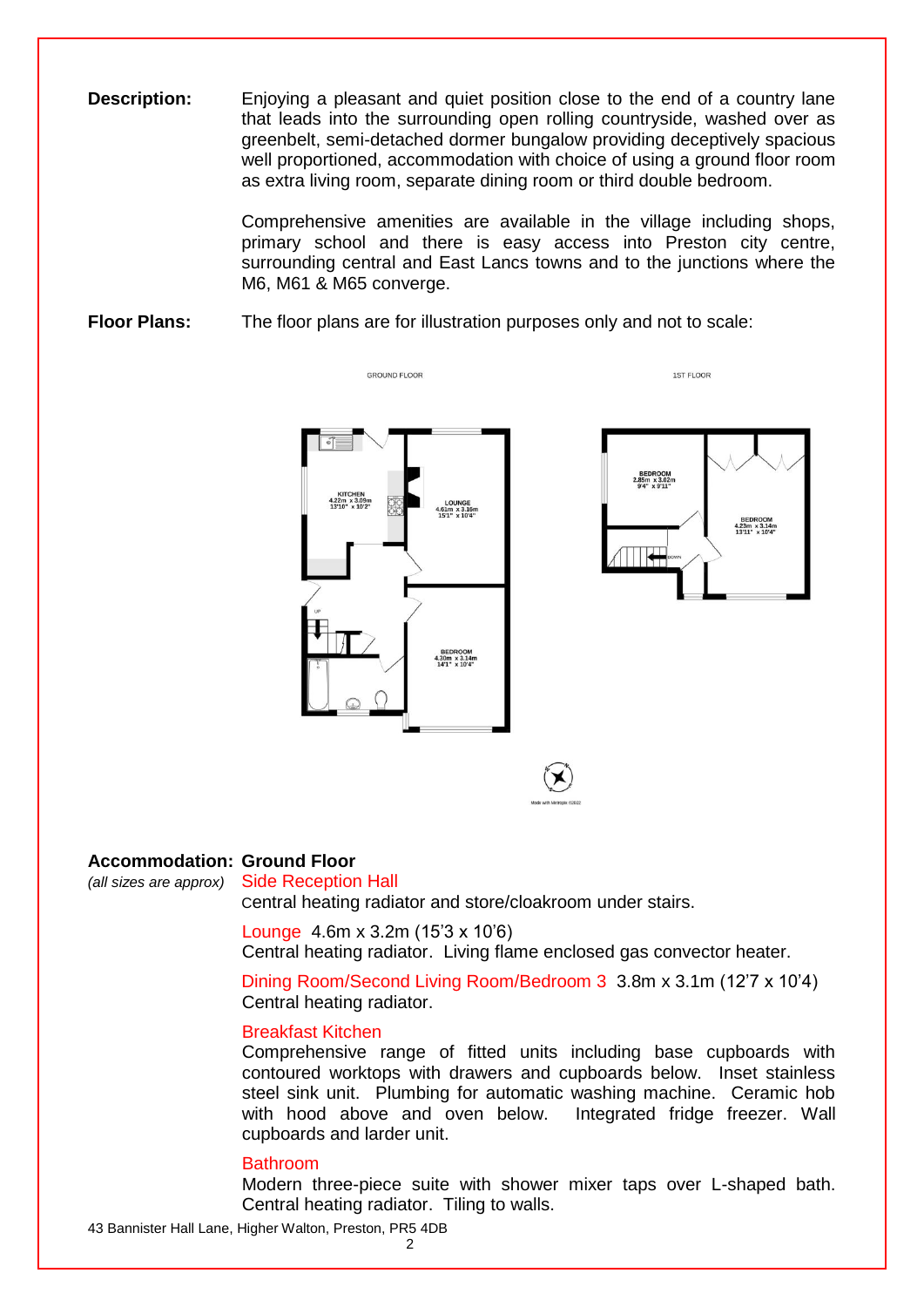Landing

Cupboard containing gas fired boiler supplying central heating system and domestic hot water.

Bedroom 1 4.7m x 3.2m (15'6 x 10'6) Including fitted wardrobes with top boxes above. Central heating radiator.

Bedroom 2 3m x 2.8m (10'3 x 9'2) Central heating radiator.

**Outside:** Front garden laid to lawn with ornamental rockery. Tarmacadam driveway with electric car charging point and continuing to pre-cast concrete garage 4.8m x 2.4m (16' x 8') having electric up and over door, electric power and light installed.

> Rear garden laid to lawn with gravel borders and meandering path down to gate onto rear access and screened by Leylandii conifers.

Views of nearby rising fields.

**Tenure:** The site is Freehold and free from Chief Rent.



- **Assessment:** According to the Valuation Agency's website the house has been placed in Band C which currently equates to a Council Tax of approximately £1,741.36.
- **Services:** Mains gas, electricity and water supplies are laid on, the drains connect to the main sewer.
- **To View:** Strictly by appointment with Peter E Gilkes & Company and with whom all negotiations should be conducted.

**Note:** Peter E Gilkes is a connected person of the vendor within the meaning of the Estate Agents Act.

> All services throughout the property are untested. Interested parties must satisfy themselves as to the condition of the central heating system and any other appliances and fittings where applicable.

43 Bannister Hall Lane, Higher Walton, Preston, PR5 4DB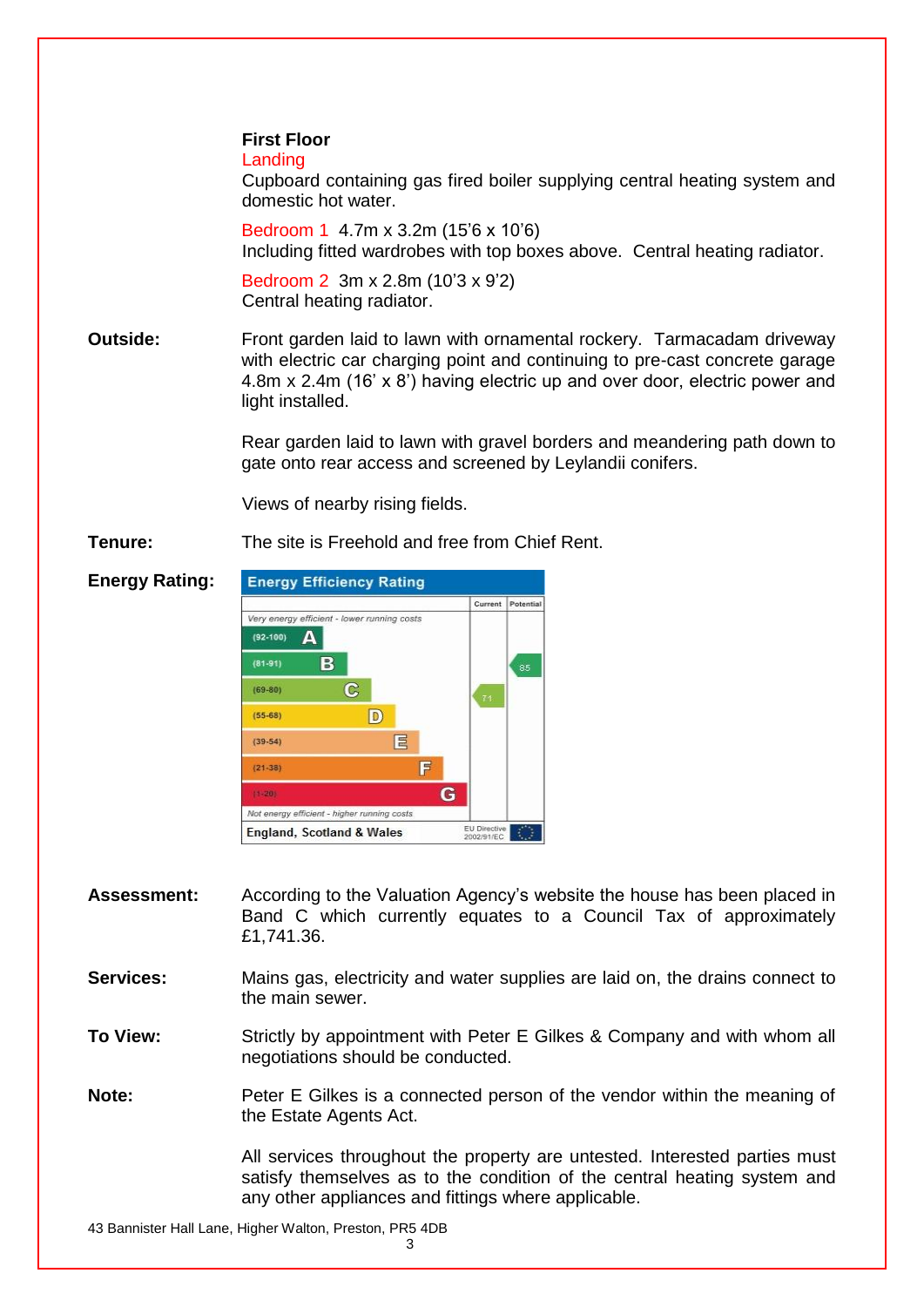



Lounge Dining/Second Living Room/Bedroom



Dining/Second Living Room/Bedroom Kitchen







Bedroom 1 Bedroom 2

43 Bannister Hall Lane, Higher Walton, Preston, PR5 4DB

4